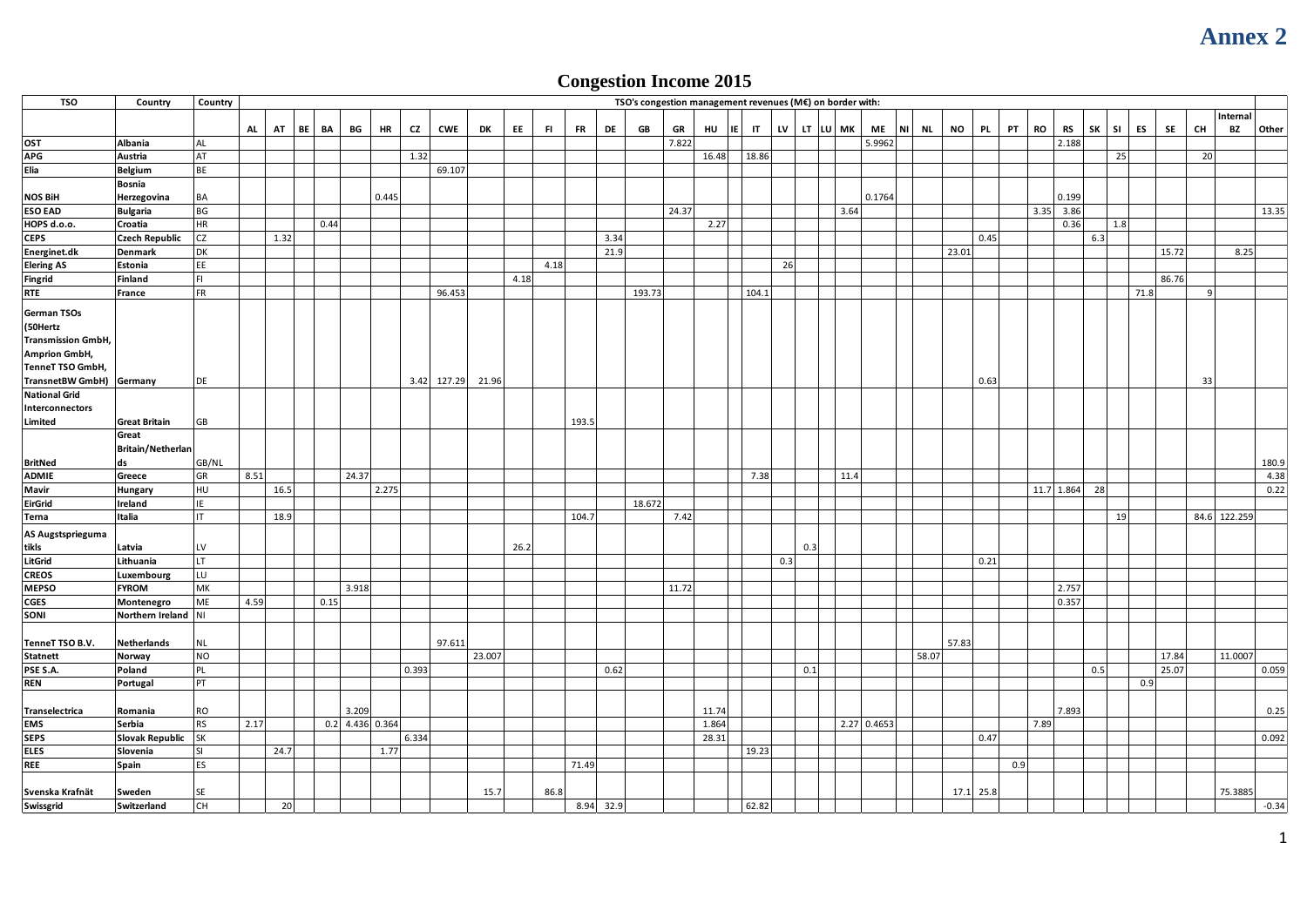## **Congestion Income 2016**

| <b>TSO</b>                        | Country                          | Country                |           |             |     |                 |       |                    |       |       |       |           |        |         |       |            |              |       | TSO's congestion management revenues (M€) on border with: |      |             |   |           |             |           |      |           |             |       |           |        |        |       |                    |        |
|-----------------------------------|----------------------------------|------------------------|-----------|-------------|-----|-----------------|-------|--------------------|-------|-------|-------|-----------|--------|---------|-------|------------|--------------|-------|-----------------------------------------------------------|------|-------------|---|-----------|-------------|-----------|------|-----------|-------------|-------|-----------|--------|--------|-------|--------------------|--------|
|                                   |                                  |                        |           |             |     |                 |       |                    |       |       |       |           |        |         |       |            |              |       |                                                           |      |             |   |           |             |           |      |           |             |       |           |        |        |       | <b>Internal BZ</b> |        |
|                                   |                                  |                        | <b>AL</b> | AT BE BA BG |     | <b>HR</b>       | CZ    | CWE                | DK    | EE    | FL.   | <b>FR</b> | DE     | GB      | GR    | HU<br>  IE | $\mathsf{I}$ | LV    | LT LU MK                                                  |      | <b>ME</b>   | N | <b>NL</b> | <b>NO</b>   | <b>PL</b> | PT   | <b>RO</b> | <b>RS</b>   | SK    | <b>SI</b> | ES     | SE     | CH    | border(s) Other    |        |
| OST                               | Albania                          | <b>AL</b>              |           |             |     |                 |       |                    |       |       |       |           |        |         | 7.657 |            |              |       |                                                           |      | 2.447       |   |           |             |           |      |           | 0.861       |       |           |        |        |       |                    |        |
| APG                               | Austria                          | AT                     |           |             |     |                 | 1.542 | 0.83               |       |       |       |           |        |         |       | 17.9       | 16.036       |       |                                                           |      |             |   |           |             |           |      |           |             |       | 25.03     |        |        | 27.48 |                    |        |
| Elia                              | Belgium                          | BE                     |           |             |     |                 |       | 36.768             |       |       |       |           |        |         |       |            |              |       |                                                           |      |             |   |           |             |           |      |           |             |       |           |        |        |       |                    |        |
| <b>NOS BiH</b>                    | Bosnia Herzegovina BA            |                        |           |             |     | 0.547           |       |                    |       |       |       |           |        |         |       |            |              |       |                                                           |      | 0.166       |   |           |             |           |      |           | 0.37        |       |           |        |        |       |                    |        |
| <b>ESO EAD</b>                    | <b>Bulgaria</b>                  | BG                     |           |             | 0.6 |                 |       |                    |       |       |       |           |        |         | 13    |            |              |       |                                                           | 1.23 |             |   |           |             |           |      | 4.05      | 2.1<br>0.43 |       |           |        |        |       |                    | 9.7    |
| HOPS d.o.o.<br><b>CEPS</b>        | Croatia<br><b>Czech Republic</b> | <b>HR</b><br><b>CZ</b> |           | 1.54        |     |                 |       |                    |       |       |       |           | 2.53   |         |       | 2.06       |              |       |                                                           |      |             |   |           |             |           |      |           |             | 2.29  | 1.94      |        |        |       |                    |        |
|                                   | Denmark                          | <b>DK</b>              |           |             |     |                 |       |                    |       |       |       |           | 12.138 |         |       |            |              |       |                                                           |      |             |   |           | 17.17       | 1.21      |      |           |             |       |           |        | 8.6386 |       | 13.28              |        |
| Energinet.dk<br><b>Elering AS</b> | Estonia                          | EE                     |           |             |     |                 |       |                    |       |       | 2.372 |           |        |         |       |            |              | 11.02 |                                                           |      |             |   |           |             |           |      |           |             |       |           |        |        |       |                    |        |
| Fingrid                           | Finland                          | FL                     |           |             |     |                 |       |                    |       | 2.37  |       |           |        |         |       |            |              |       |                                                           |      |             |   |           |             |           |      |           |             |       |           |        | 37.49  |       |                    |        |
| <b>RTE</b>                        | France                           | FR                     |           |             |     |                 |       | 64.605             |       |       |       |           |        | 123.69  |       |            | 92.269       |       |                                                           |      |             |   |           |             |           |      |           |             |       |           | 103.14 |        | 9.177 |                    |        |
| German TSOs                       |                                  |                        |           |             |     |                 |       |                    |       |       |       |           |        |         |       |            |              |       |                                                           |      |             |   |           |             |           |      |           |             |       |           |        |        |       |                    |        |
| (50Hertz                          |                                  |                        |           |             |     |                 |       |                    |       |       |       |           |        |         |       |            |              |       |                                                           |      |             |   |           |             |           |      |           |             |       |           |        |        |       |                    |        |
| <b>Transmission GmbH,</b>         |                                  |                        |           |             |     |                 |       |                    |       |       |       |           |        |         |       |            |              |       |                                                           |      |             |   |           |             |           |      |           |             |       |           |        |        |       |                    |        |
| Amprion GmbH,                     |                                  |                        |           |             |     |                 |       |                    |       |       |       |           |        |         |       |            |              |       |                                                           |      |             |   |           |             |           |      |           |             |       |           |        |        |       |                    |        |
| TenneT TSO GmbH,                  |                                  |                        |           |             |     |                 |       |                    |       |       |       |           |        |         |       |            |              |       |                                                           |      |             |   |           |             |           |      |           |             |       |           |        |        |       |                    |        |
| TransnetBW GmbH) Germany          |                                  | DE                     |           |             |     |                 |       | 2.672 79.954 12.85 |       |       |       |           |        |         |       |            |              |       |                                                           |      |             |   |           |             | 0.895     |      |           |             |       |           |        |        | 45.1  |                    |        |
| <b>National Grid</b>              |                                  |                        |           |             |     |                 |       |                    |       |       |       |           |        |         |       |            |              |       |                                                           |      |             |   |           |             |           |      |           |             |       |           |        |        |       |                    |        |
| Interconnectors                   |                                  |                        |           |             |     |                 |       |                    |       |       |       |           |        |         |       |            |              |       |                                                           |      |             |   |           |             |           |      |           |             |       |           |        |        |       |                    |        |
| Limited                           | <b>Great Britain</b>             | GB                     |           |             |     |                 |       |                    |       |       |       | 117.73    |        |         |       |            |              |       |                                                           |      |             |   |           |             |           |      |           |             |       |           |        |        |       |                    |        |
|                                   | Great                            |                        |           |             |     |                 |       |                    |       |       |       |           |        |         |       |            |              |       |                                                           |      |             |   |           |             |           |      |           |             |       |           |        |        |       |                    |        |
| <b>BritNed</b>                    | Britain/Netherlands GB/NL        |                        |           |             |     |                 |       |                    |       |       |       |           |        |         |       |            |              |       |                                                           |      |             |   |           |             |           |      |           |             |       |           |        |        |       |                    | 197.6  |
| <b>ADMIE</b>                      | Greece                           | GR                     | 6.25      |             |     | 13              |       |                    |       |       |       |           |        |         |       |            | 6.98         |       |                                                           | 9.46 |             |   |           |             |           |      |           |             |       |           |        |        |       |                    | 2.25   |
| Mavir                             | Hungary                          | HU                     |           | 17.9        |     | 2.062           |       |                    |       |       |       |           |        |         |       |            |              |       |                                                           |      |             |   |           |             |           |      | 8.361     | 1.84 24.37  |       |           |        |        |       |                    | 0.8295 |
| EirGrid                           | Ireland                          | IE                     |           |             |     |                 |       |                    |       |       |       |           |        | 9.38352 |       |            |              |       |                                                           |      |             |   |           |             |           |      |           |             |       |           |        |        |       |                    |        |
| Terna                             | Italia                           | IT.                    |           | 16.03       |     |                 |       |                    |       |       |       | 92.1      |        |         | 6.98  |            |              |       |                                                           |      |             |   |           |             |           |      |           |             |       | 16.13     |        |        |       | 44.58 152.98811    |        |
| AS Augstsprieguma<br>tikls        | Latvia                           | LV                     |           |             |     |                 |       |                    |       | 11.02 |       |           |        |         |       |            |              |       | 1.71                                                      |      |             |   |           |             |           |      |           |             |       |           |        |        |       |                    |        |
| LitGrid                           | Lithuania                        | LT.                    |           |             |     |                 |       |                    |       |       |       |           |        |         |       |            |              | 1.71  |                                                           |      |             |   |           |             | 3.669     |      |           |             |       |           |        | 6.026  |       |                    |        |
| <b>CREOS</b>                      | Luxembourg                       | LU                     |           |             |     |                 |       |                    |       |       |       |           |        |         |       |            |              |       |                                                           |      |             |   |           |             |           |      |           |             |       |           |        |        |       |                    |        |
| <b>MEPSO</b>                      | <b>FYROM</b>                     | MK                     |           |             |     | 1.1             |       |                    |       |       |       |           |        |         | 10.14 |            |              |       |                                                           |      |             |   |           |             |           |      |           | 2.564       |       |           |        |        |       |                    |        |
| <b>CGES</b>                       | Montenegro                       | ME                     | 2.4       |             | 0.2 |                 |       |                    |       |       |       |           |        |         |       |            |              |       |                                                           |      |             |   |           |             |           |      |           | 0.276       |       |           |        |        |       |                    |        |
| SONI                              | Northern Ireland                 | NI                     |           |             |     |                 |       |                    |       |       |       |           |        |         |       |            |              |       |                                                           |      |             |   |           |             |           |      |           |             |       |           |        |        |       |                    |        |
| TenneT TSO B.V.                   | <b>Netherlands</b>               | NL                     |           |             |     |                 |       | 53.07              |       |       |       |           |        |         |       |            |              |       |                                                           |      |             |   |           | 16.68       |           |      |           |             |       |           |        |        |       |                    |        |
| <b>Statnett</b>                   | Norway                           | <b>NO</b>              |           |             |     |                 |       |                    | 17.25 |       |       |           |        |         |       |            |              |       |                                                           |      |             |   | 18.48     |             |           |      |           |             |       |           |        | 22.846 |       | 63.024379          |        |
| PSE S.A.                          | Poland                           | PL                     |           |             |     |                 | 1.199 |                    |       |       |       |           | 0.8704 |         |       |            |              |       | 3.702                                                     |      |             |   |           |             |           |      |           |             | 0.206 |           |        | 13.922 |       |                    | 0.1575 |
| <b>REN</b>                        | Portugal                         | PT                     |           |             |     |                 |       |                    |       |       |       |           |        |         |       |            |              |       |                                                           |      |             |   |           |             |           |      |           |             |       |           | 2.124  |        |       |                    |        |
| <b>Transelectrica</b>             | Romania                          | <b>RO</b>              |           |             |     | 4.1             |       |                    |       |       |       |           |        |         |       | 8.361      |              |       |                                                           |      |             |   |           |             |           |      |           | 5.582       |       |           |        |        |       |                    | 0.3164 |
| EMS                               | Serbia                           | <b>RS</b>              | 0.89      |             |     | $0.4$ 2.1 0.431 |       |                    |       |       |       |           |        |         |       | 1.84       |              |       |                                                           |      | 3.012 0.582 |   |           |             |           |      | 5.582     |             |       |           |        |        |       |                    |        |
| <b>SEPS</b>                       | <b>Slovak Republic</b>           | <b>SK</b>              |           |             |     |                 | 2.295 |                    |       |       |       |           |        |         |       | 24.37      |              |       |                                                           |      |             |   |           |             | 0.208     |      |           |             |       |           |        |        |       |                    | 0.1557 |
| ELES                              | Slovenia                         | <b>SI</b>              |           | 25.03       |     | 1.941           |       |                    |       |       |       |           |        |         |       |            | 16.156       |       |                                                           |      |             |   |           |             |           |      |           |             |       |           |        |        |       |                    |        |
| <b>REE</b>                        | Spain                            | ES                     |           |             |     |                 |       |                    |       |       |       | 103.24    |        |         |       |            |              |       |                                                           |      |             |   |           |             |           | 2.12 |           |             |       |           |        |        |       |                    |        |
| Svenska Krafnät                   | Sweden                           | <b>SE</b>              |           |             |     |                 |       |                    | 8.626 |       | 37.49 |           |        |         |       |            |              |       | 6.026                                                     |      |             |   |           | 21.67 13.79 |           |      |           |             |       |           |        |        |       | 28.697396          |        |
| Swissgrid                         | Switzerland                      | CH                     |           | 27.22       |     |                 |       |                    |       |       |       | 9.23      | 46.1   |         |       |            | 32.25        |       |                                                           |      |             |   |           |             |           |      |           |             |       |           |        |        |       |                    |        |